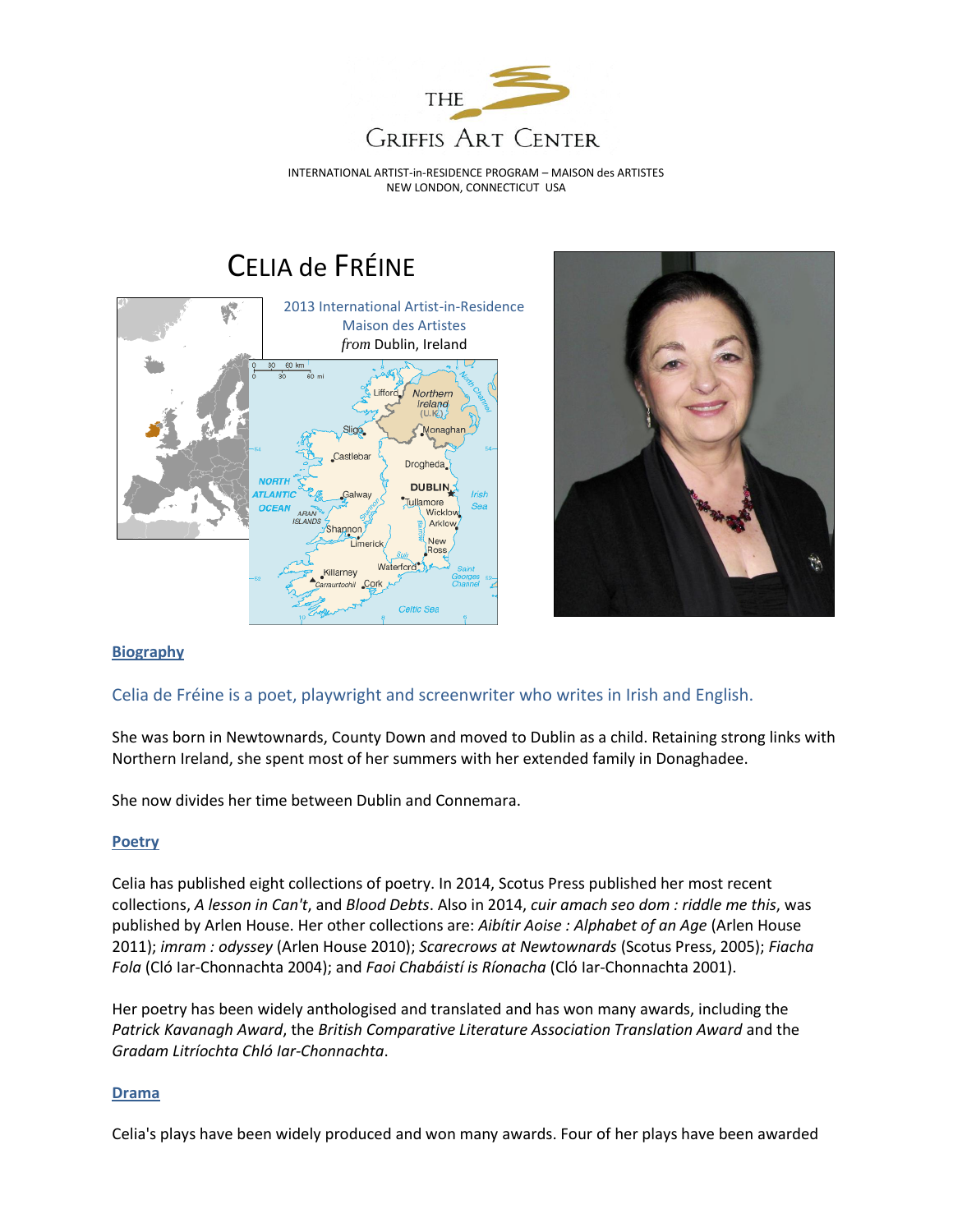

INTERNATIONAL ARTIST-in-RESIDENCE PROGRAM – MAISON des ARTISTES NEW LONDON, CONNECTICUT USA

*Duais an Oireachtais* for best full-length play: *Anraith Neantóige*; *Cóirín na dTonn*; *Tearmann*; and *Meanmarc*. The first three of these plays were published in a collection, entitled *Mná Dána*, by Arlen House in 2009. In 2012 Arlen House published a further three of Celia's plays, *Desire : Meanmarc, Cúirt an Mheán Oíche : The Midnight Court*, and *Plight: Cruachás*.

In 2013 *Beholden* was given a rehearsed reading at the National Gallery of Ireland and the Pavilion Theatre, Dún Laoghaire, and in 2012 *Present* was given a rehearsed reading at the Pavilion Theatre – both as part of Pavilion Playwrights 8 X 10. In 2009 the Abbey Theatre commissioned her short play *Casadh*. In 2004 *Anraith Neantóige* was produced by Aisling Ghéar. Another play *Nára Turas é in Aistear*  was produced in 2000 by *Amharclann de hÍde*. In 2007 the Dublin Shakespeare Society produced a revised version of Celia's 1982 translation and dramatisation of Brian Merriman's *The Midnight Court* as part of their centenary celebrations.

## **[Film and Television](http://www.celiadefreine.com/film.htm)**

Celia has also worked in film and television. She was a scriptwriter for the TG4 series *Ros na Rún* between 1997 and 1999. The first script which she wrote was shortlisted for the *Celtic Film and Television Festival* in 1998. Celia worked with filmmaker Biju Viswanath to develop a series of short films based on her poems. Her screenplay for the film *Marathon* was given the award for best screenplay at the *New York International Film Festival* in 2009. The short film *Rian : Trace* which she conceived and wrote was given the award for best international narrative short at the same festival in 2010.

#### **[Opera](http://www.celiadefreine.com/opera.htm)**

Celia wrote the libretto for the opera, *The Earl of Kildare* (music composed by Fergus Johnston). In 2009 *Living Opera*, in association with *Opera Ireland*, presented a showcase performance of the opera at the Mermaid Arts Centre in Bray.

#### **Awards**

#### *Film and Televison*

2011 Duais an Oireachtais (script teilifíse, *Cuir i gCás*) 2010 Best international short (with Biju Viswanath) New York International Film Festival (*Rian : Trace*) 2009 Best screenplay (with Biju Viswanath) New York International Film Festival (*Marathon*)

# *Poetry*

2013 Arts Council Bursary 2004 Gradam Litríochta Chló Iar-Chonnachta (*Fiacha Fola*) 2003 Smurfit/Lá International Poetry Award *Samhain* Festival (Dán)